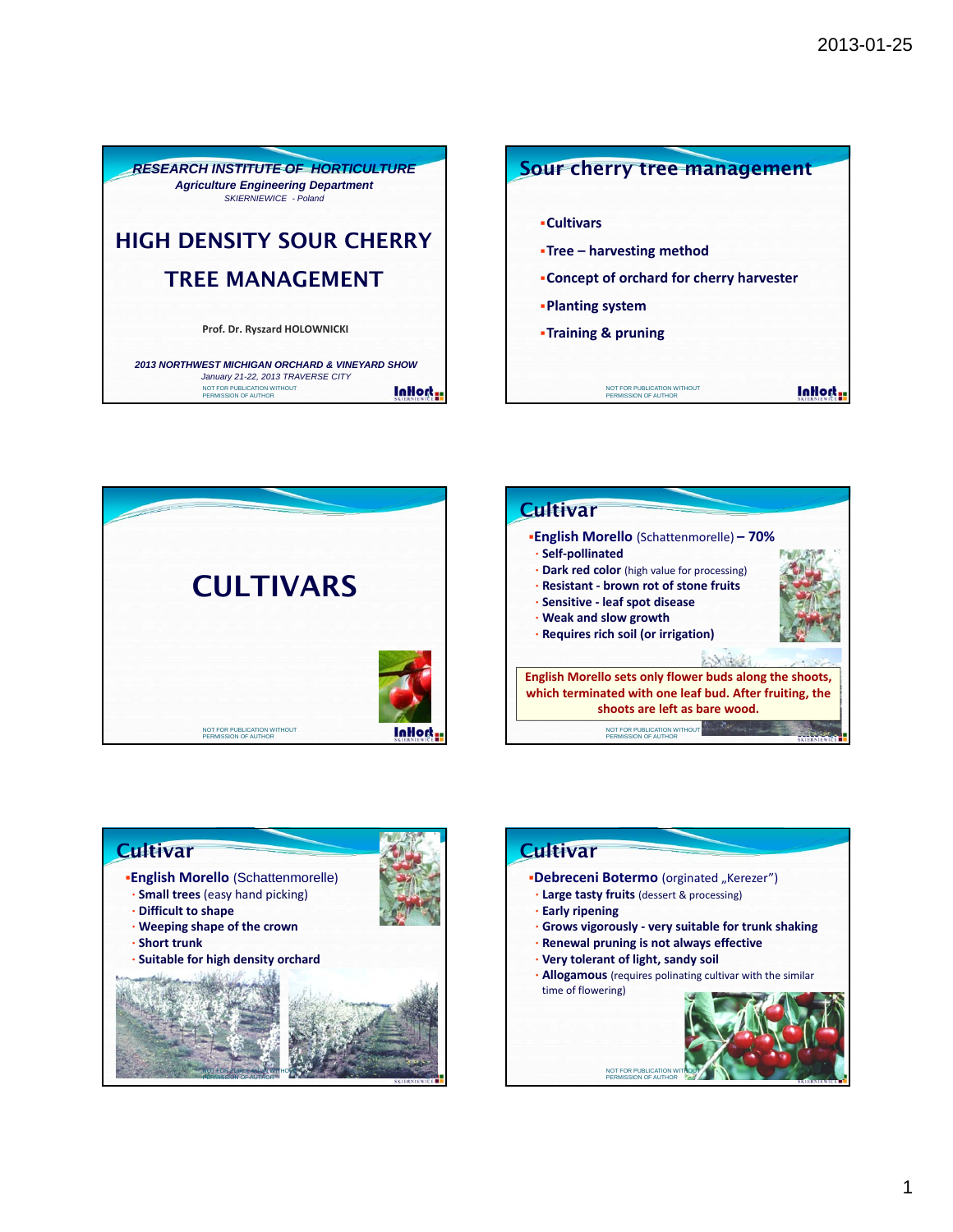









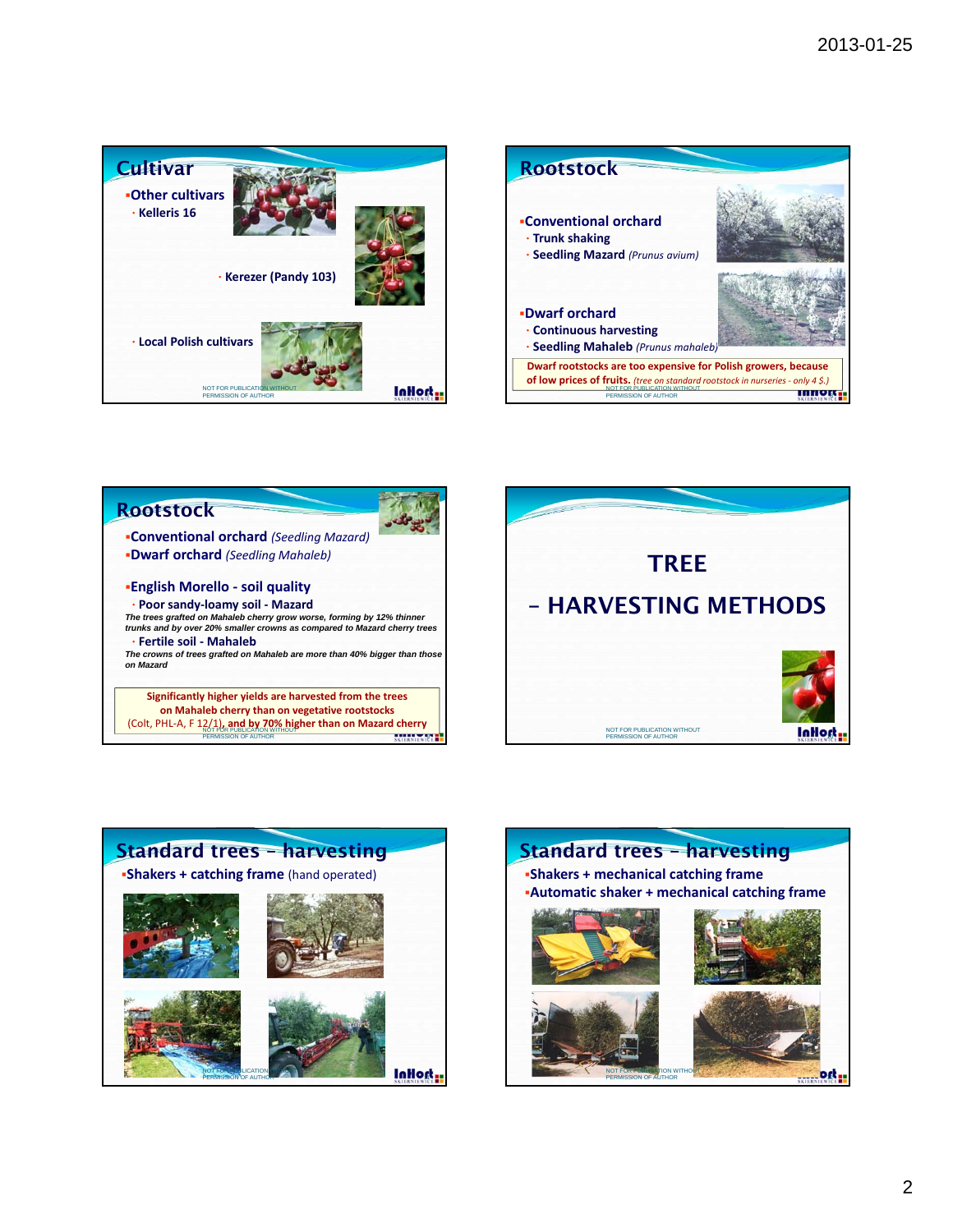



## Not for English Morello **Problem** • **Bark and wood diseases** • **Training and pruninig system** • **Harvester New concept of tart cherries harvesting was necessary English Morello is the main variety** (75%) **How to train ?** • **The central leader** • **Trunk** (50‐60 cm; 4 years) **Weak propagation of vibration** NOT FOR PUBLICATION WITHOUT **EXAMPLE AND THE UPPER STATES OF A STATES OF A STATES OF A STATES OF A STATES OF A**





| <b>High density trees - planting</b>                |                 |   |  |
|-----------------------------------------------------|-----------------|---|--|
| <b>-Cultivar</b><br>$\cdot$ North Star              | $1.2 - 1.5$ m   |   |  |
| · English Morello                                   | $1.2 - 1.5$ m   |   |  |
| · Kelleris 16                                       | $1.5 \text{ m}$ |   |  |
| · Nefris                                            | $2.0 - 2.5$ m   |   |  |
| · Debreceni Botermo                                 | 2.5             | m |  |
| NOT FOR PUBLICATION WITHOUT<br>PERMISSION OF AUTHOR |                 |   |  |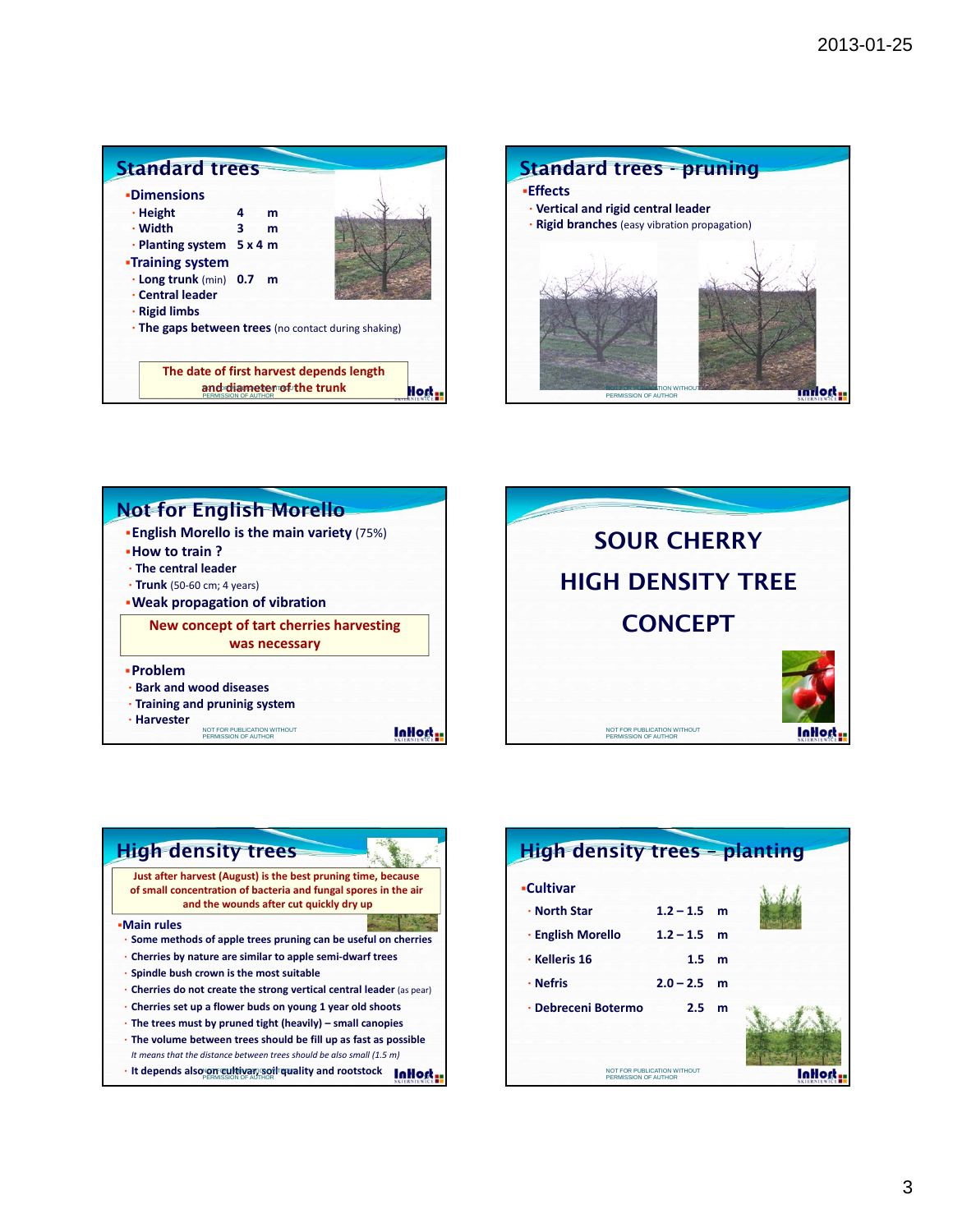

| <b>Dwarf trees</b>                          |                   |                                                            |  |  |  |
|---------------------------------------------|-------------------|------------------------------------------------------------|--|--|--|
| <b>-Dimensions</b>                          |                   |                                                            |  |  |  |
| $\cdot$ Height                              | 3.0               | m                                                          |  |  |  |
| · Width                                     | 2.0               | m                                                          |  |  |  |
| $\cdot$ Planting system $4x1.6 - 4x2$       |                   | m                                                          |  |  |  |
|                                             | $3.5x1.5 - 3.5x2$ |                                                            |  |  |  |
| <b>-Training system</b>                     |                   |                                                            |  |  |  |
| · Short trunk (min) 0.4 m                   |                   |                                                            |  |  |  |
| · Central leader                            |                   |                                                            |  |  |  |
| · Flexible limbs, shoots                    |                   |                                                            |  |  |  |
| $\cdot$ No gaps between trees               |                   |                                                            |  |  |  |
| · Continuous hedge - less fruit loss        |                   |                                                            |  |  |  |
|                                             |                   | . More limbs parallel to the tree line – less bark damages |  |  |  |
| The trees can be harvested in a second leaf |                   |                                                            |  |  |  |

| <b>Tree - harvesting method</b>               |                          |                   |  |  |  |
|-----------------------------------------------|--------------------------|-------------------|--|--|--|
|                                               |                          |                   |  |  |  |
| •Tree type                                    | standard                 | dwarf             |  |  |  |
| <b>-Height</b> (m)                            | 4                        | 2.5               |  |  |  |
| -Width (m)                                    | 3                        | 2.0               |  |  |  |
| <b>-Planting system (m)</b>                   | 5x4; 4x4                 | $3.5x1.5 - 4x2.5$ |  |  |  |
| -No. trees/acre                               | 200; 250                 | 760; 400          |  |  |  |
| $-Min.$ trunk height $(m)$                    | 0.7                      | 0.4               |  |  |  |
| -Central leader                               | Yes                      | <b>Yes</b>        |  |  |  |
| <b>-Branches</b>                              | rigid                    | flexible          |  |  |  |
| The dwarf trees can be harvested with the use |                          |                   |  |  |  |
| PERMISSION OF AUTH                            | NOT Of the new technique |                   |  |  |  |





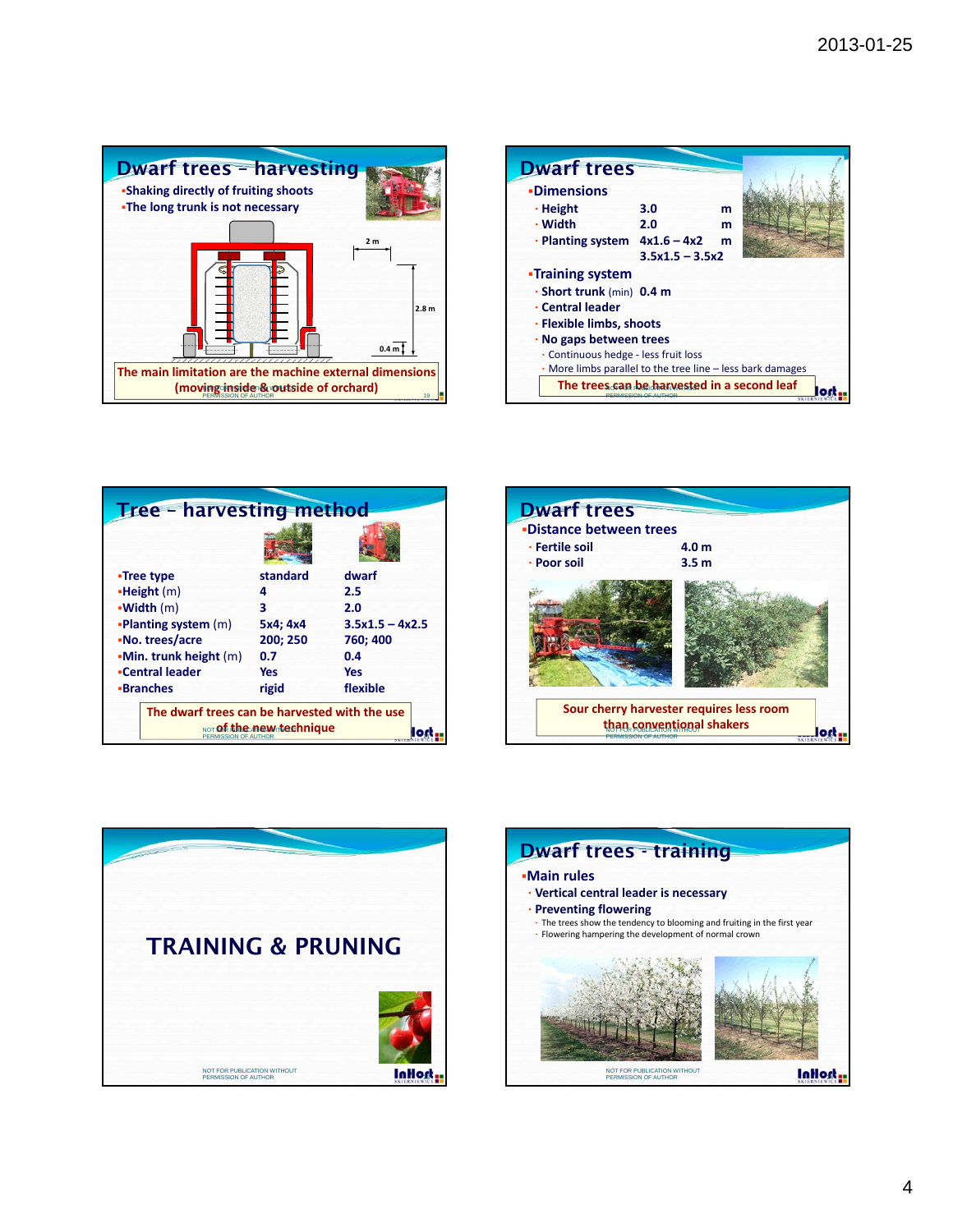## Dwarf trees - training

**Training system** (after tree planting)

- **All shoots have to be strongly shortened except central leader** • **Only 1‐2 buds can be left**
- **Trunk should not be shorter than 0.5 m**